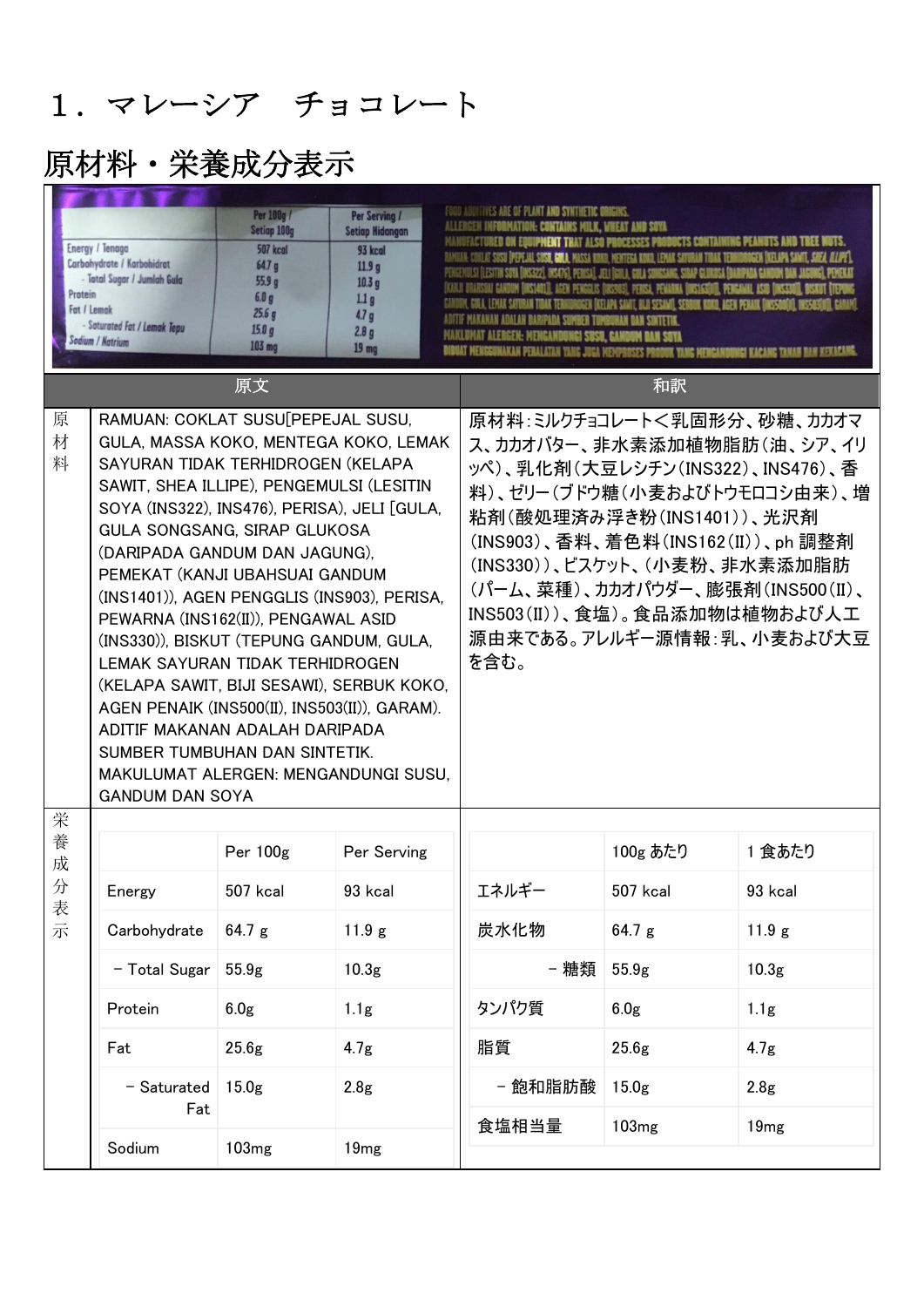## 2.マレーシア クッキー(小麦粉を使ったスナック)

 $\overline{\phantom{a}}$ 

# 原材料・栄養成分表示

|             | Ingredients: Wheat Flour, Sugar, Non-Hydrogenated Vegetable Oil (Palm), Chocolate Chips (Sugar, Cocoa Mass, Cocoa Powder, Hydrogenated Vegetable Fat & Oil (Shea, Palm,<br>Palm Kernel), Dextrose, Emulsifiers (Soya Lecithin (INS322), Sorbitan Tristearate (INS492)), Flavours), Hazelnuts, Tapioca Starch, Cocoa Powder, Raising Agents (Ammonium<br>Bicarbonate (INS503(ii)), Sodium Bicarbonate (INS500(ii)), Acid Sodium Pyrophosphate (INS450(i))), Salt, Emulsifier (Sodium Stearoyl Lactylate (INS481(i))), Flavours.<br>Food additives are of plant and synthetic origins.<br>Allergen information: Contains wheat, soya and hazelnuts.<br>Manufactured on equipment that also processes products containing milk, oats and tree nuts (cashew nuts).<br>Ramuan: Tepung Gandum, Gula, Minyak Sayuran Tidak Terhidrogen (Kelapa Sawit), Cip Coklat (Gula, Massa Koko, Serbuk Koko, Lemak & Minyak Sayuran Terhidrogen<br>(Shea, Kelapa Sawit, Isirung Kelapa Sawit), Dekstrosa, Pengemulsi (Lesitin Soya (INS322), Sorbitan Tristearate (INS492)), Perisa), Kacang Hazel, Kanji Ubi Kayu, Serbuk<br>Koko, Agen Penaik (Ammonium Bikarbonat (INS503(ii)), Natrium Bikarbonat (INS500(ii)), Asid Natrium Pirofosfat (INS450(i))), Garam, Pengemulsi (Natrium Stearoil<br>Laktilat (INS481(i))), Perisa.<br>Aditif makanan adalah daripada sumber tumbuhan dan sintetik.<br>Maklumat alergen: Mengandungi gandum, soya dan kacang hazel.<br>Dibuat menggunakan peralatan yang juga memproses produk yang mengandungi susu, oat dan kekacang.<br><b>NUTRITION INFORMATION / MAKLUMAT PEMAKANAN</b><br>Net Weight / Berat Bersih:<br>Serving size / Saiz hidangan: 28g (7 pcs)<br>Serving per package / Hidangan setiap bungkusan: 8<br>28g x 8<br>Per 100g/<br>Setiap 100g<br>Per Serving /<br>Setiap Hidangan<br>20063824<br>493 kcal<br>139 kcal<br>BEST BEFORE: MARKED ON THE PACKAGE (DD/MM/YYYY)<br><b>Energy / Tenaga</b><br>Carbohydrate / Karbohidrat<br>18.8 <sub>g</sub><br>66.8 <sub>g</sub><br>BAIK SEBELUM: DICETAK PADA BUNGKUSAN (DD/MM/YYYY)<br>73g<br>25.8 <sub>9</sub><br>Total Sugar / Jumlah Gula<br>1.7 <sub>g</sub><br>6.2 <sub>g</sub><br><b>Protein</b><br>6.4 <sub>9</sub><br>22.8 <sub>9</sub><br>Fat / Lemak<br>323 mg<br>91 mg<br>Sodium / Natrium |                   |                   |                                                                                                                                                                                                                                                                                                                                                                                   |                   |                   |  |
|-------------|------------------------------------------------------------------------------------------------------------------------------------------------------------------------------------------------------------------------------------------------------------------------------------------------------------------------------------------------------------------------------------------------------------------------------------------------------------------------------------------------------------------------------------------------------------------------------------------------------------------------------------------------------------------------------------------------------------------------------------------------------------------------------------------------------------------------------------------------------------------------------------------------------------------------------------------------------------------------------------------------------------------------------------------------------------------------------------------------------------------------------------------------------------------------------------------------------------------------------------------------------------------------------------------------------------------------------------------------------------------------------------------------------------------------------------------------------------------------------------------------------------------------------------------------------------------------------------------------------------------------------------------------------------------------------------------------------------------------------------------------------------------------------------------------------------------------------------------------------------------------------------------------------------------------------------------------------------------------------------------------------------------------------------------------------------------------------------------------------------------------------------------------------------------------------------------------------------------------------------------------------------------------------------|-------------------|-------------------|-----------------------------------------------------------------------------------------------------------------------------------------------------------------------------------------------------------------------------------------------------------------------------------------------------------------------------------------------------------------------------------|-------------------|-------------------|--|
|             |                                                                                                                                                                                                                                                                                                                                                                                                                                                                                                                                                                                                                                                                                                                                                                                                                                                                                                                                                                                                                                                                                                                                                                                                                                                                                                                                                                                                                                                                                                                                                                                                                                                                                                                                                                                                                                                                                                                                                                                                                                                                                                                                                                                                                                                                                    | 原文                |                   |                                                                                                                                                                                                                                                                                                                                                                                   | 和訳                |                   |  |
| 原<br>材<br>料 | Ingredients: Wheat Flour, Sugar, Non-<br>Hydrogenated Vegetable Oil (Palm), Chocolate<br>Chips (Sugar, Cocoa Mass, Cocoa Powder,<br>Hydrogenated Vegetable Fat & Oil (Shea, Palm,<br>Kernel), Dextrose, Emulsifiers (Soya Lecithin<br>(INS322), Sorbitan Tristearate (INS492)),<br>Flavours), Hazelnuts, Tapioca Starch, Cocoa<br>Powder Raising Agents (Ammonium Bicarbonate<br>(INS503(ii)), Acid Sodium Pyrophosphate<br>(INS450(i))), Salt, Emulsifier (Sodium Stearoyl<br>Lactylate (INS481(i))), Flavours.<br>Food additives are of plant and synthetic origins.<br>Allergen information: Contains wheat, soya and<br>hazelnuts.<br>Manufactured on equipment that also processes<br>products containing milk, oats and tree nuts<br>(cashew nuts).                                                                                                                                                                                                                                                                                                                                                                                                                                                                                                                                                                                                                                                                                                                                                                                                                                                                                                                                                                                                                                                                                                                                                                                                                                                                                                                                                                                                                                                                                                                          |                   |                   | 原材料:小麦粉、砂糖、非水素添加植物油(パー<br>ム)、チョコレートチップ(砂糖、カカオマス、カカオパウダ<br>ー、水素添加植物油脂(シア、パーム、核)、ブドウ糖、<br>乳化剤 (大豆レシチン (INS322)、ソルビタンモノステアレ<br>ート(INS492)、香料)、ヘーゼルナッツ、タピオカでんぷ<br>ん、カカオパウダー膨張剤(炭酸水素アンモニウム<br>(INS503(ii))、酸性ピロリン酸ナトリウム(INS450<br>(i)))、食塩、乳化剤(ステアロイル乳酸ナトリウム<br>(INS481(i)))、香料。<br>食品添加物は植物および人工源由来である。<br>アレルギー源情報:小麦、大豆、ヘーゼルナッツを含む。<br>乳、オーツ麦、木の実(カシューナッツ)を含む製品を加<br>工する施設で製造されている。 |                   |                   |  |
| 栄<br>養      |                                                                                                                                                                                                                                                                                                                                                                                                                                                                                                                                                                                                                                                                                                                                                                                                                                                                                                                                                                                                                                                                                                                                                                                                                                                                                                                                                                                                                                                                                                                                                                                                                                                                                                                                                                                                                                                                                                                                                                                                                                                                                                                                                                                                                                                                                    |                   |                   |                                                                                                                                                                                                                                                                                                                                                                                   |                   |                   |  |
| 成<br>分<br>表 | Nutrition Information<br>Serving size: 28g (7pcs)<br>Serving per package: 8                                                                                                                                                                                                                                                                                                                                                                                                                                                                                                                                                                                                                                                                                                                                                                                                                                                                                                                                                                                                                                                                                                                                                                                                                                                                                                                                                                                                                                                                                                                                                                                                                                                                                                                                                                                                                                                                                                                                                                                                                                                                                                                                                                                                        |                   |                   | 栄養成分表示<br>1食分: 28g (7個)<br>1 容器あたり: 8 食                                                                                                                                                                                                                                                                                                                                           |                   |                   |  |
| 示           |                                                                                                                                                                                                                                                                                                                                                                                                                                                                                                                                                                                                                                                                                                                                                                                                                                                                                                                                                                                                                                                                                                                                                                                                                                                                                                                                                                                                                                                                                                                                                                                                                                                                                                                                                                                                                                                                                                                                                                                                                                                                                                                                                                                                                                                                                    | Per 100g          | Per Serving       |                                                                                                                                                                                                                                                                                                                                                                                   | 100g あたり          | 1 食あたり            |  |
|             | Energy                                                                                                                                                                                                                                                                                                                                                                                                                                                                                                                                                                                                                                                                                                                                                                                                                                                                                                                                                                                                                                                                                                                                                                                                                                                                                                                                                                                                                                                                                                                                                                                                                                                                                                                                                                                                                                                                                                                                                                                                                                                                                                                                                                                                                                                                             | 493 kcal          | 139 kcal          | エネルギー                                                                                                                                                                                                                                                                                                                                                                             | 493 kcal          | 139 kcal          |  |
|             | Carbohydrate                                                                                                                                                                                                                                                                                                                                                                                                                                                                                                                                                                                                                                                                                                                                                                                                                                                                                                                                                                                                                                                                                                                                                                                                                                                                                                                                                                                                                                                                                                                                                                                                                                                                                                                                                                                                                                                                                                                                                                                                                                                                                                                                                                                                                                                                       | 66.8g             | 18.8 <sub>g</sub> | 炭水化物                                                                                                                                                                                                                                                                                                                                                                              | 66.8g             | 18.8 <sub>g</sub> |  |
|             | <b>Total Sugar</b>                                                                                                                                                                                                                                                                                                                                                                                                                                                                                                                                                                                                                                                                                                                                                                                                                                                                                                                                                                                                                                                                                                                                                                                                                                                                                                                                                                                                                                                                                                                                                                                                                                                                                                                                                                                                                                                                                                                                                                                                                                                                                                                                                                                                                                                                 | 25.8 <sub>g</sub> | 7.3 <sub>g</sub>  | 糖類                                                                                                                                                                                                                                                                                                                                                                                | 25.8 <sub>g</sub> | 7.3 <sub>g</sub>  |  |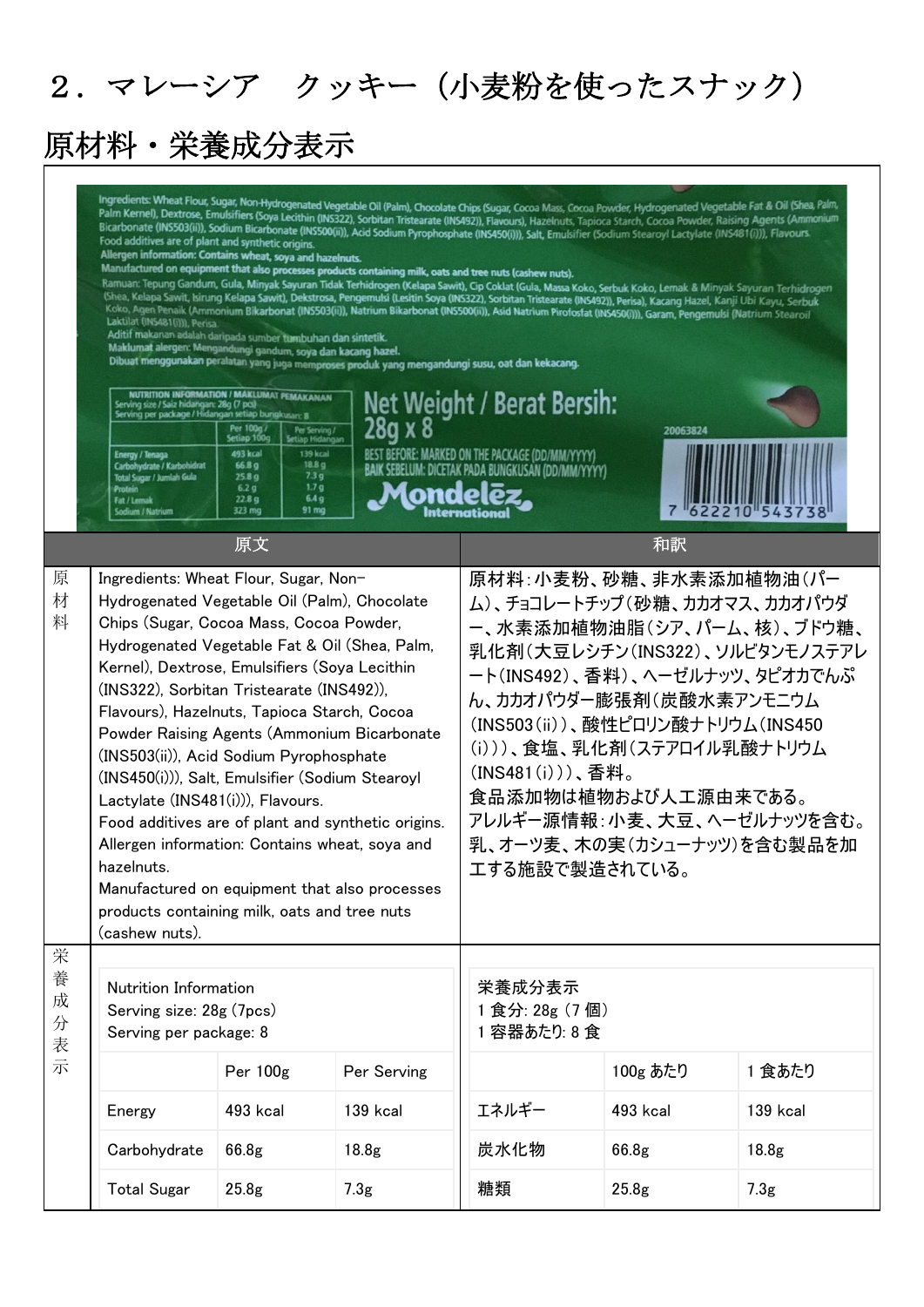|  | Protein | 6.2 <sub>g</sub>  | 1.7g             | タンパク質 | 6.2g  | 1.7g             |
|--|---------|-------------------|------------------|-------|-------|------------------|
|  | Fat     | 22.8 <sub>g</sub> | 6.4 <sub>g</sub> | 脂質    | 22.8g | 6.4 <sub>g</sub> |
|  | Sodium  | 323mg             | 91mg             | 食塩相当量 | 323mg | 91 <sub>mg</sub> |
|  |         |                   |                  |       |       |                  |

#### 3.マレーシア ガム

## 原材料・栄養成分表示

|                            | <b>REDIENTS: SUGAR.</b><br><b>JK LNFWING</b><br>GUM BASE, GLUCOSE SYRUP, FLAVOURING, PERMITTED FOOD<br>CONDITIONERS (WITH SOYBEAN LECITHIN), PERMITTED COLOURING,<br>GLAZING AGENT CARNAUBA WAX, ANTIOXIDANT BHT. FOOD ADDITIVES<br>ARE DERIVED FROM PLANT OR SYNTHETIC ORD<br>GIN. EXCESSIVE USE CAN<br>HAVE LAXATIVE EFFECT. |                                                                                                           |  |  |  |  |  |  |
|----------------------------|--------------------------------------------------------------------------------------------------------------------------------------------------------------------------------------------------------------------------------------------------------------------------------------------------------------------------------|-----------------------------------------------------------------------------------------------------------|--|--|--|--|--|--|
|                            | 原文                                                                                                                                                                                                                                                                                                                             | 和訳                                                                                                        |  |  |  |  |  |  |
| 原<br>材<br>料                | INGREDIENTS: SUGAR, GUM BASE, GLUCOSE<br>SYRUP. FLAVOURING, PERMITTED FOOD<br>CONDITIONERS (WITH SOYBEAN LECITHIN).<br>PERMITTED COLOURING, GLAZING AGENT,<br>CARNAUBA WAX. ANTIOXIDANT BHT, FOOD<br>ADDITIVES ARE ARE DERIVED FROM PLANT<br>OR SYNTHETIC ORIGIN.                                                              | 原材料:砂糖、ガムベース、グルコースシロップ。香料、<br>認可食品調整剤(大豆レシチン入り)、認可着色料、<br>光沢剤、カルナバワックス。酸化防止剤 BHT、食品添<br>加物は植物および人工源由来である。 |  |  |  |  |  |  |
| 栄<br>養<br>成<br>分<br>表<br>示 | なし                                                                                                                                                                                                                                                                                                                             | なし                                                                                                        |  |  |  |  |  |  |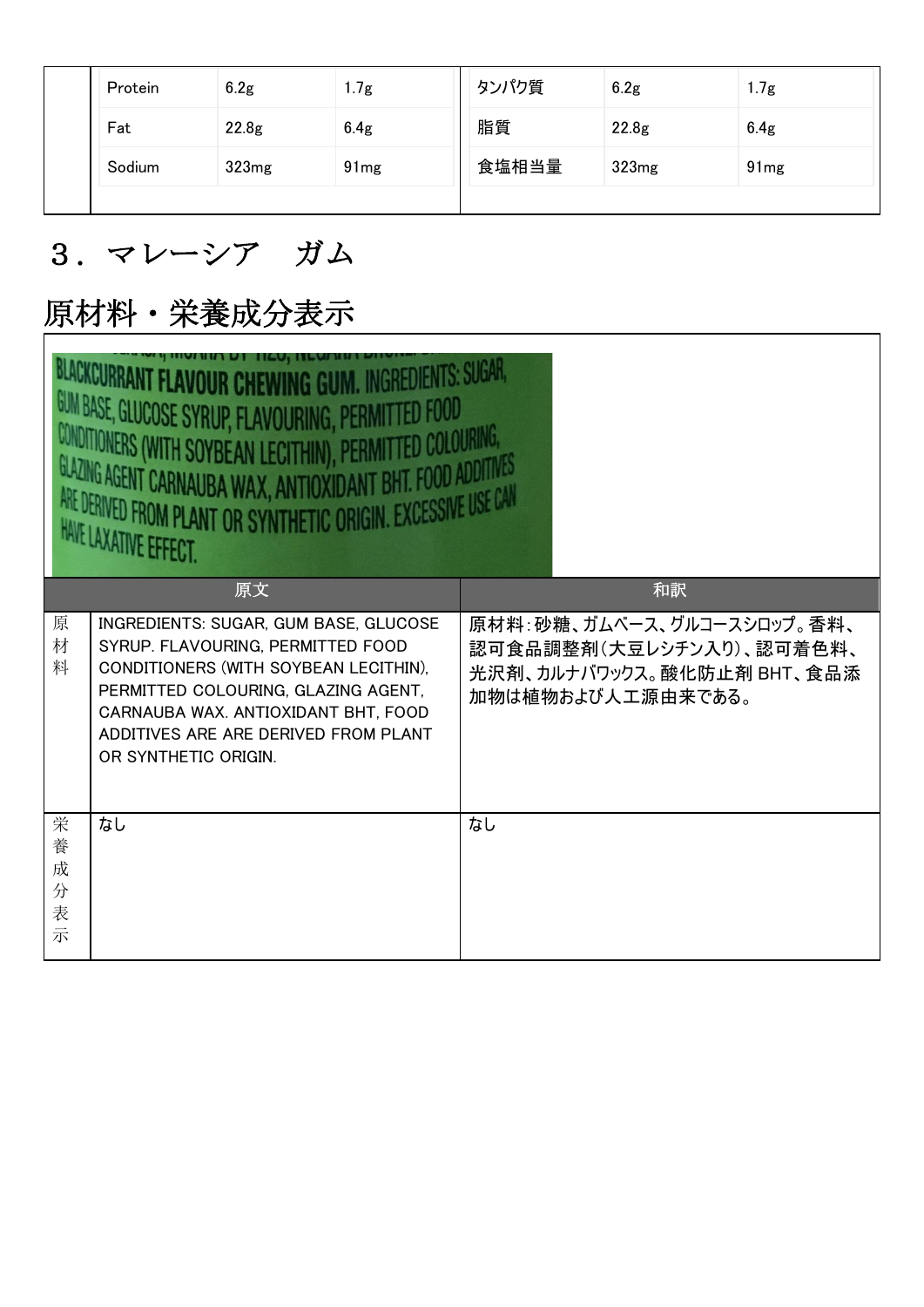### 4.マレーシア 冷凍・チルド食品

## 原材料・栄養成分表示

|                  | cken part, breader, soya oil, salt, sugar, seasoning, oleoresin herbs and spices, and<br>noredients:<br>m oil Contains disodium inosinate and guanylate as permitted flavour enhancers.<br>otains stabiliser as permitted food conditioners. Additives are derived from plant and<br>athetic origin. Contains egg, say and wheat. Manufactured in a facility that also produced<br>reuct contains milk, egg. fish, peanut, tree nuts and crustacean.<br><b>MAKLUMAT PEMAKANAN . NUTRITION FACTS</b><br>Saiz Sajian / Serving Size : 100g/1pc<br>Setting Sayson!<br>Hidangan Sotiap Pek / Serving Per Pack : 0<br><b>Setiap/Per</b><br>Per Serving (188g)<br>1990<br>Purata Komposiul Average Composition<br>26 kcal<br><b>295 kcal</b><br>2130<br>21.79<br>9.46<br>Tenaga/ Energy<br>9.69<br>Asid Lonux Mone fak Tepul Monounsaturated Fatty Acids<br>3.5 <sub>0</sub><br>3.59<br>8.6 g<br>Asid Lensk Poli Tak Tepul Polyunsaturated Fatty Acids<br>869<br>0 <sub>0</sub><br>Asid Lemak Teps! Saturated Patty Acids<br>0 <sub>0</sub><br>1149<br>11.49<br>Asid Lemak Trans <sup>/</sup> Trans Fatty Acids<br><b>110a</b><br>11.09<br>Karbohidrat/ Carbohydrate<br>Probest<br>of manusum from |                   |                       |                 |        |                                                                                                                                                                                                      |                   |  |
|------------------|----------------------------------------------------------------------------------------------------------------------------------------------------------------------------------------------------------------------------------------------------------------------------------------------------------------------------------------------------------------------------------------------------------------------------------------------------------------------------------------------------------------------------------------------------------------------------------------------------------------------------------------------------------------------------------------------------------------------------------------------------------------------------------------------------------------------------------------------------------------------------------------------------------------------------------------------------------------------------------------------------------------------------------------------------------------------------------------------------------------------------------------------------------------------------------------------|-------------------|-----------------------|-----------------|--------|------------------------------------------------------------------------------------------------------------------------------------------------------------------------------------------------------|-------------------|--|
| 原<br>材<br>料      | 原文<br>Ingredients: Chicken part, breader, soya oil, salt,<br>sugar, seasoning, oleoresin herbs and spices, and<br>palm oil. Contains disodium inosinate and<br>guanylate as permitted flavour enhancers.<br>Contains stabiliser as permitted food<br>conditioners. Additives are derived from implant<br>and synthetic origin. Contains egg, soy and<br>wheat. Manufactured in a facility that also<br>produced product [that] contains milk, egg, fish,<br>peanut, tree nuts and crustacean                                                                                                                                                                                                                                                                                                                                                                                                                                                                                                                                                                                                                                                                                                 |                   |                       |                 |        | 和訳<br>原材料:鶏肉部分、ブレッダー、大豆油、食塩、砂糖、<br>調味料、含油樹脂ハーブおよび香辛料、パーム油。認<br>可旨味調味料としてイノシン酸ニナトリウムおよびグアニ<br>ル酸を含む。認可食品調整剤として安定剤を含む。添<br>加物は移植および人工由来である。卵、大豆および小<br>麦を含む。乳、卵、魚、落花生、木の実、甲殻類を含<br>む製品を製造する施設で製造されている。 |                   |  |
| 栄<br>養<br>成<br>分 | <b>NUTRITION FACTS</b>                                                                                                                                                                                                                                                                                                                                                                                                                                                                                                                                                                                                                                                                                                                                                                                                                                                                                                                                                                                                                                                                                                                                                                       |                   |                       | 栄養成分表示          |        |                                                                                                                                                                                                      |                   |  |
| 表示               | Serving per<br>pack: 8                                                                                                                                                                                                                                                                                                                                                                                                                                                                                                                                                                                                                                                                                                                                                                                                                                                                                                                                                                                                                                                                                                                                                                       |                   | Serving Size: 100/1pc | 1 容器あたり: 8<br>食 |        | 1食:100/1個                                                                                                                                                                                            |                   |  |
|                  | Energy                                                                                                                                                                                                                                                                                                                                                                                                                                                                                                                                                                                                                                                                                                                                                                                                                                                                                                                                                                                                                                                                                                                                                                                       | 295 kcal          | 295 kcal              | エネルギー           |        | 295 kcal                                                                                                                                                                                             | 295 kcal          |  |
|                  | <b>Total Fat</b>                                                                                                                                                                                                                                                                                                                                                                                                                                                                                                                                                                                                                                                                                                                                                                                                                                                                                                                                                                                                                                                                                                                                                                             | 21.7 <sub>g</sub> | 21.7 <sub>g</sub>     | 脂質              |        | 21.7g                                                                                                                                                                                                | 21.7 <sub>g</sub> |  |
|                  | Monounsatura<br>ted Fatty                                                                                                                                                                                                                                                                                                                                                                                                                                                                                                                                                                                                                                                                                                                                                                                                                                                                                                                                                                                                                                                                                                                                                                    | 9.6 <sub>g</sub>  | 9.6 <sub>g</sub>      | 酸               | 一不飽和脂肪 | 9.6 <sub>g</sub>                                                                                                                                                                                     | 9.6 <sub>g</sub>  |  |

 $\overline{\phantom{0}}$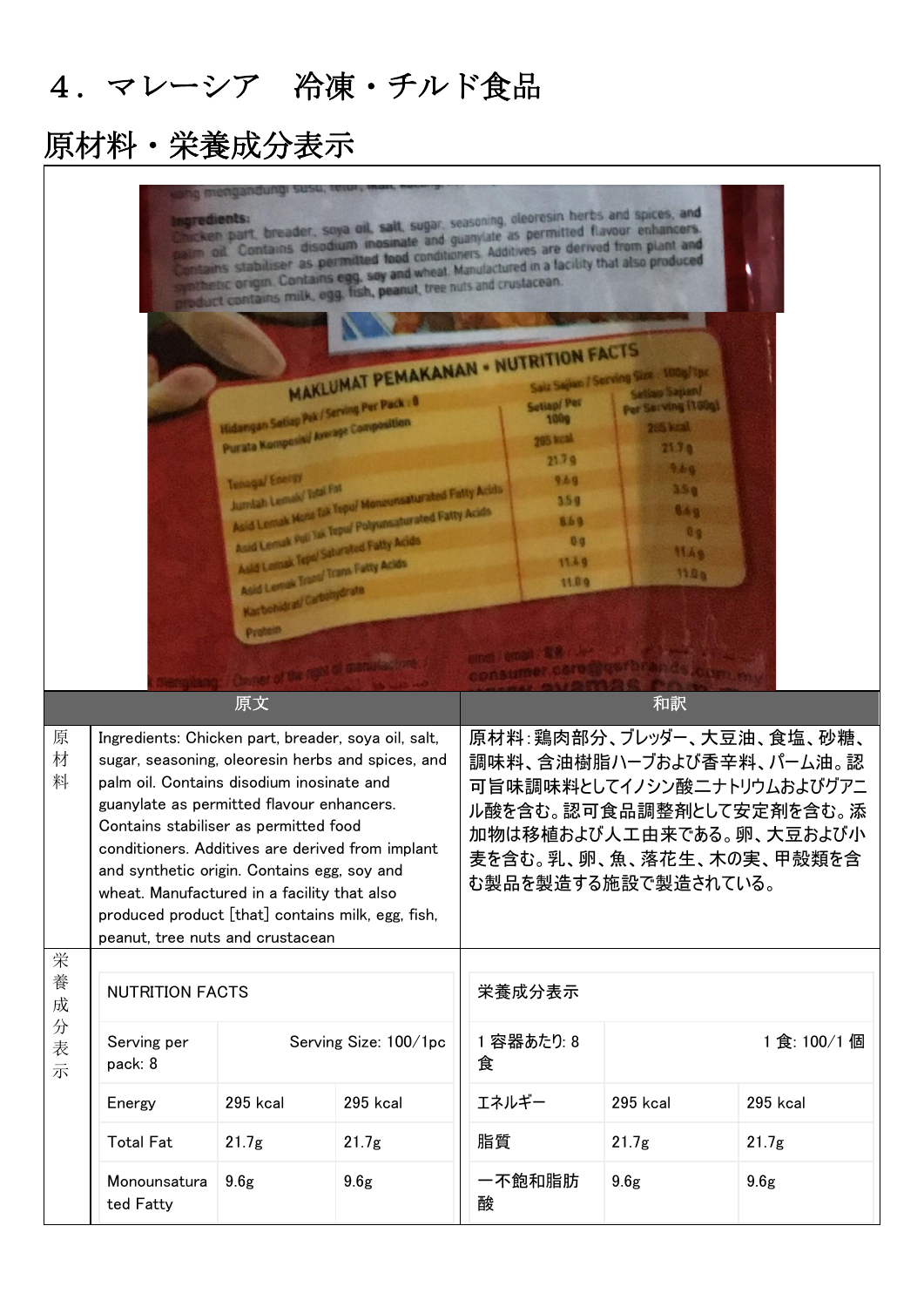|  | Acids                                |                   |                  | 多価不飽和脂<br>肪酸    | 3.5 <sub>g</sub> | 3.5 <sub>g</sub> |
|--|--------------------------------------|-------------------|------------------|-----------------|------------------|------------------|
|  | Polyunsaturat  <br>ed Fatty<br>Acids | 3.5 <sub>g</sub>  | 3.5 <sub>g</sub> | トランス脂肪酸<br>炭水化物 | 0 <sub>g</sub>   | 0g               |
|  |                                      |                   |                  |                 | 11.4g            | 11.4g            |
|  | <b>Trans Fatty</b><br>Acids          | 0g                | 0g               | タンパク質           | 11.0             | 11.0             |
|  | Carbohydrate                         | 11.4 <sub>g</sub> | 11.4g            |                 |                  |                  |
|  | Protein                              | 11.0              | 11.0             |                 |                  |                  |